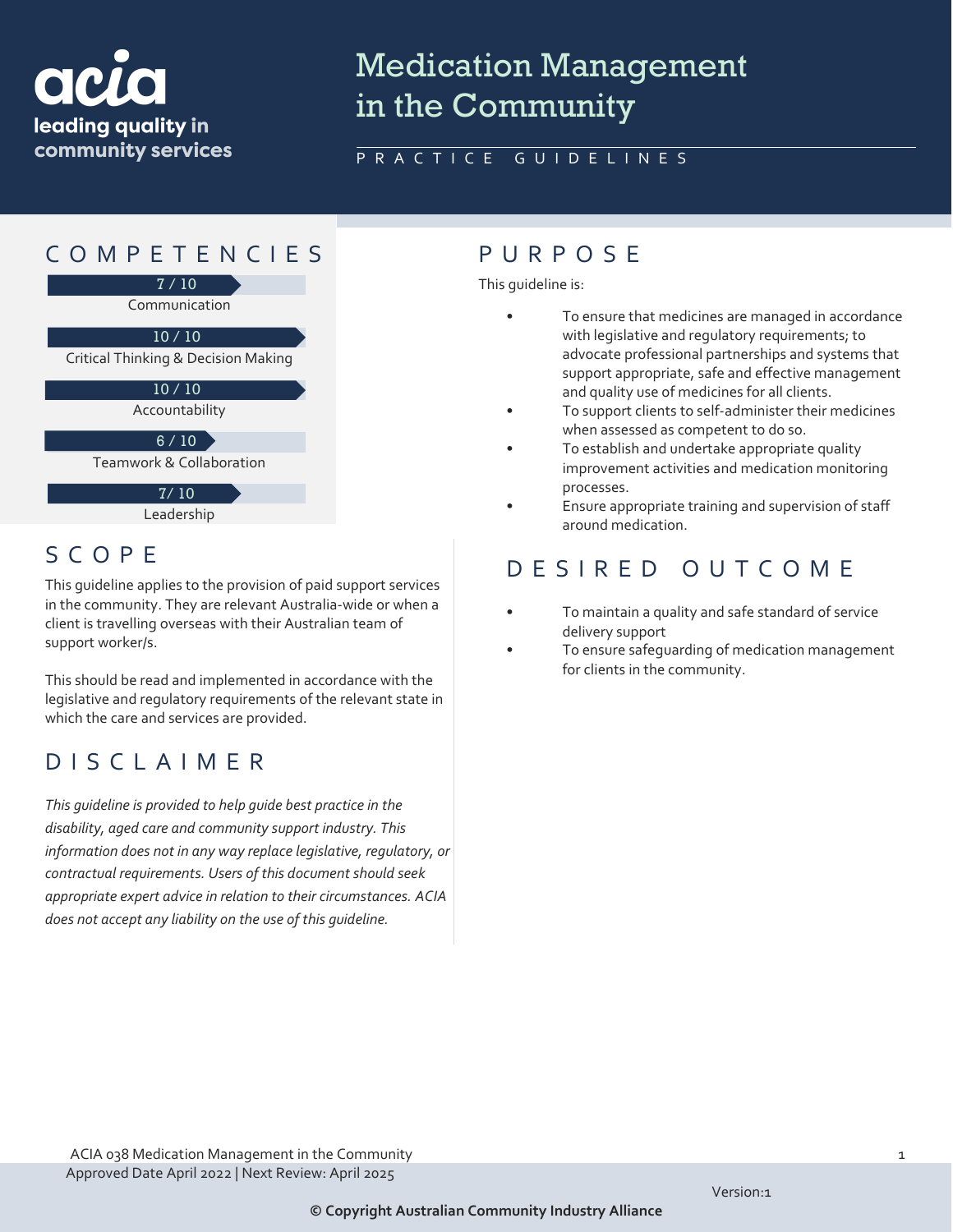## DEFINITIONS & SUPPORTING INFORMATIO N

**Community Supports and/or Services** is defined as the provision of paid supports and services in a client's home or community. It includes but is not limited to, the following activities of daily living:

- personal care or support
- housework or domestic assistance
- transport assistance
- community access
- social support
- nursing services
- clinical supports
- gardening and home maintenance
- palliative care
- respite care

**Support Worker** - A paid person who assists people to perform tasks of daily living so as to participate in social, family and community activities in the person's home and their community. Support Workers have been commonly known in the past as attendant support worker, disability worker, support worker, community worker, homesupport worker, support worker or paid carer.

**Registered Nurse** - a person who has completed the prescribed educational preparation, demonstrated competence for practice, and is registered and licensed with the Australian Health Practitioner Regulation Agency (AHPRA) as a Registered Nurse.

**Service Provider** - Organisation or person accountable for the delivery of supports to Clients.

**Carer** - a person that provides supports to the Client at no cost (generally family or friend).

**Client** – consumer, participant, customer, user, care recipient, resident or person receiving the nursing or support services.

**Plan** - a Service Plan, Support Plan or Individual Plan (however titled – the plan) is a document developed in response to a request for service. It is developed by a Registered Nurse, appropriate health professional or a person deemed competent by the provider from the service provider, prior to the commencement of service delivery. It outlines the expected outcomes of the requested care/services and the tasks, duties and interventions required to meet the care and service needs of the client (within the parameters of the funding program). The plan guides and directs the individual support worker or Registered Nurse in their day-to- day delivery of the services.

**Competent** - having been trained and assessed by a Registered Nurse or approved assessor as competent to safely and appropriately perform a specified task.

**Accountability** - This term means that an individual is answerable for their decisions, actions, behaviours and the responsibilities that are inherent in their roles.

Administration - The process of giving a dose of medicine to a client or a client taking a medicine.

**Adverse Drug Reaction (ADR) -**A response to a drug that is noxious and unintended and has harmful consequences to the client.

**Adverse Drug Event (ADE)-** A particular type of adverse event where a medicine is implicated as a causative factor. This encompasses harm that results from the intrinsic nature of the medicine as well as harm that results from medication errors or system failures associated with the manufacture, distribution or use of medicines.

**AHPRA** - Australian Health Practitioner Regulation Agency.

**Alteration Medicine Dose Form** - The altering or crushing of oral tablets or capsules before administration to clients who have difficulty swallowing. The alteration is intended to assist administration and ensure that clients receive necessary medicines. Alteration of oral

**© Copyright Australian Community Industry Alliance**

ACIA 003 Medication Management in the Community 2008 2009 2012 2022 2023 2024 2022 2023 2024 2022 2023 2024 2022 2023 2024 2022 2023 2024 2022 2023 2022 2023 2024 2022 2023 2024 2022 2023 2022 2023 2022 2023 2022 2023 2023 Approved Date April 2022 | Next Review: April 2025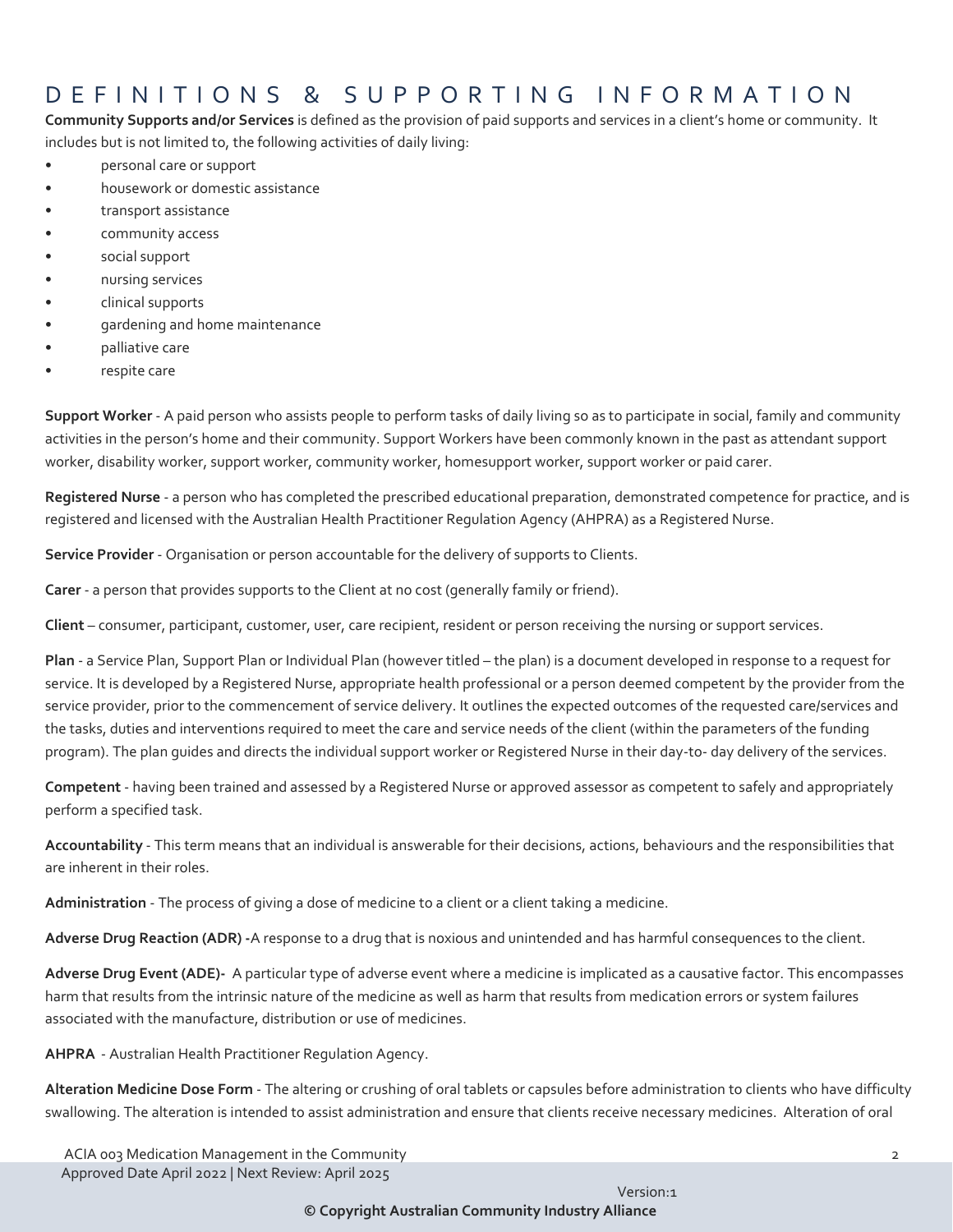dose forms can have potentially unsafe consequences such as increased toxicity, decreased efficacy, altered palatability, and safety or stability concerns, including creating potential hazards to health support workers.

**Complementary and Alternative Medicines (CAMs)** - CAMs are regulated under the Therapeutic Goods Act 1989, and include herbal, vitamin and mineral products, nutritional supplements, homeopathic medicines, traditional Chinese medicines, Ayurvedic medicines, Australian Indigenous medicines, as well as some aromatherapy products. Other terms sometimes used to describe CAMs include 'natural medicines' and 'holistic medicines'.

**Consent** - The procedure whereby clients consent to, or refuse, an intervention based on information regarding the nature and potential risks (consequence and likelihood) of the proposed intervention.

**Accountability** - Being answerable for one's actions and the roles and responsibilities inherent in one's job or position. Accountability cannot be delegated.

**Chemotherapy**- The use of any chemical agents to treat or control disease. Most often used to describe treatment of malignant and other diseases with cytotoxic medications.

**Cytotoxic**- An agent that is toxic to cells.

**Cytotoxic Medication**- Medications that are mainly used in the treatment of cancer, but may also be used to treat some auto immune diseases such as multiple sclerosis, psoriasis, rheumatoid arthritis and lupus erythematosis. Their function is to destroy rapidly growing cancer cells. They are known to be mutagenic, carcinogenic and/or teratogenic and have been proven to be highly toxic to non-target cells, mainly through their action on cell reproduction. Some have been shown to cause secondary cancers in oncology clients.

**Cytotoxic waste** - Body fluids contaminated with the unchanged medication or its metabolites that is excreted by a client that has been taking cytotoxic medication.

**Delegation** - A delegation relationship exists when one member of the team delegates aspects of care that they would normally perform themselves to another member of the team who is appropriately trained and skilled to perform the delegation Delegations are made to meet client needs ensuring that a skilled person is available at the right time to meet the care needs. The delegator retains accountability for the decision to delegate and for monitoring outcomes.

**Exposure** - Skin contact with medication or contaminated body fluids from a client receiving cytotoxic medications, or inhalations or ingestion of particles from medication, or sharps injury.

**INR** - International Normalised Ratio. Is used to monitor warfarin therapy and is done via a blood test. An INR lower than the desired range means the blood is "not thin enough" or clots too easily. An INR result higher than the desired range means the blood is "too thin".

**Key Stakeholders** - Term used to refer to all family, key decision makers, carers, visitors, health professionals, staff and other resource personnel involved in the care and service provision of our clients.

**MSU** - Mid-stream urine specimen for pathology evaluation.

**Nurse Initiated Medication** -Nurse-initiated medication is the supervised administration of non-prescription medication by a Registered Nurse when the need arises and with the prior agreement of the attending medical practitioner.

**Prescriber**- Medical Officer, Dentist, Pharmacist, Nurse Practitioner, Optometrist legally authorised to prescribe appropriate medication.

**Psychotropic Medications** - Medications that have an effect upon an individual's behaviour including antipsychotic, antidepressant, anxiolytic and sedative medications. Other medications including anticonvulsants, narcotics, anti-histamines and beta-blockers may at times be used for their psychotropic properties.

**Responsibility**- To be entrusted with or assigned a duty or charge. In many instances, responsibility is assumed, appropriate with one's duties. Responsibility can be delegated as long as it is delegated to someone who has the ability to carry out the task or function. The

ACIA 003 Medication Management in the Community 33 Approved Date April 2022 | Next Review: April 2025

**© Copyright Australian Community Industry Alliance**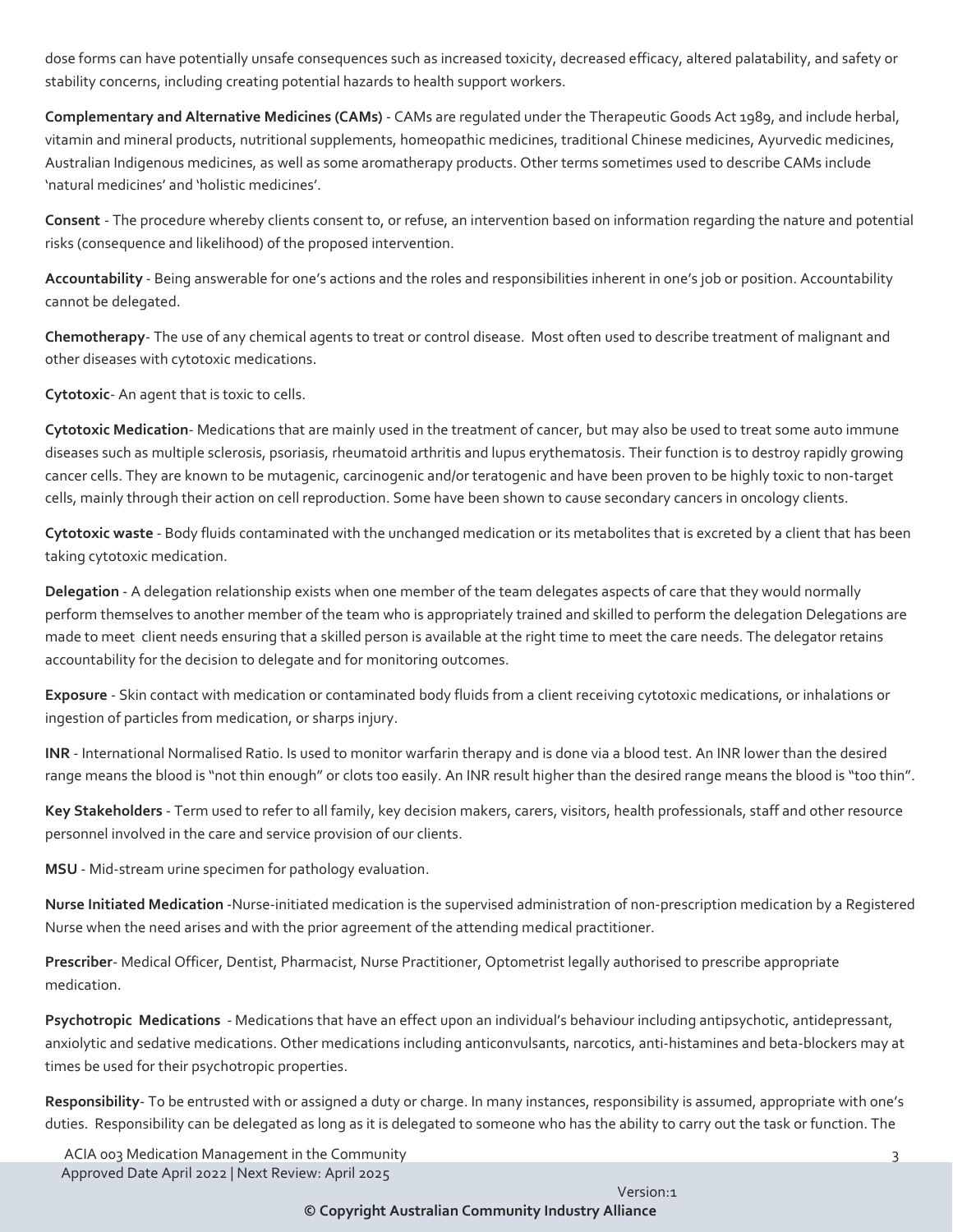person who delegated the responsibility remains accountable, along with the person accepting the task or function. Responsibility is about accepting the tasks/functions inherent in one's role.

**RN -** Registered Nurse currently registered with AHPRA and must have successfully completed organisational Medication appropriate training as described in policies.

**SAM** - Self-administration of medications (client who has been assessed and currently competently assessed staff member by RN & GP).

**Support Decision Maker** - Term used to describe a single person who is responsible to coordinate and communicate timely and accurate information to all other family members, friends and relevant other personnel regarding a client. This person should be the Enduring Power of Attorney or Enduring Guardian in order to rely on timely, accurate, legal and informed decisions made in the best interests of the client.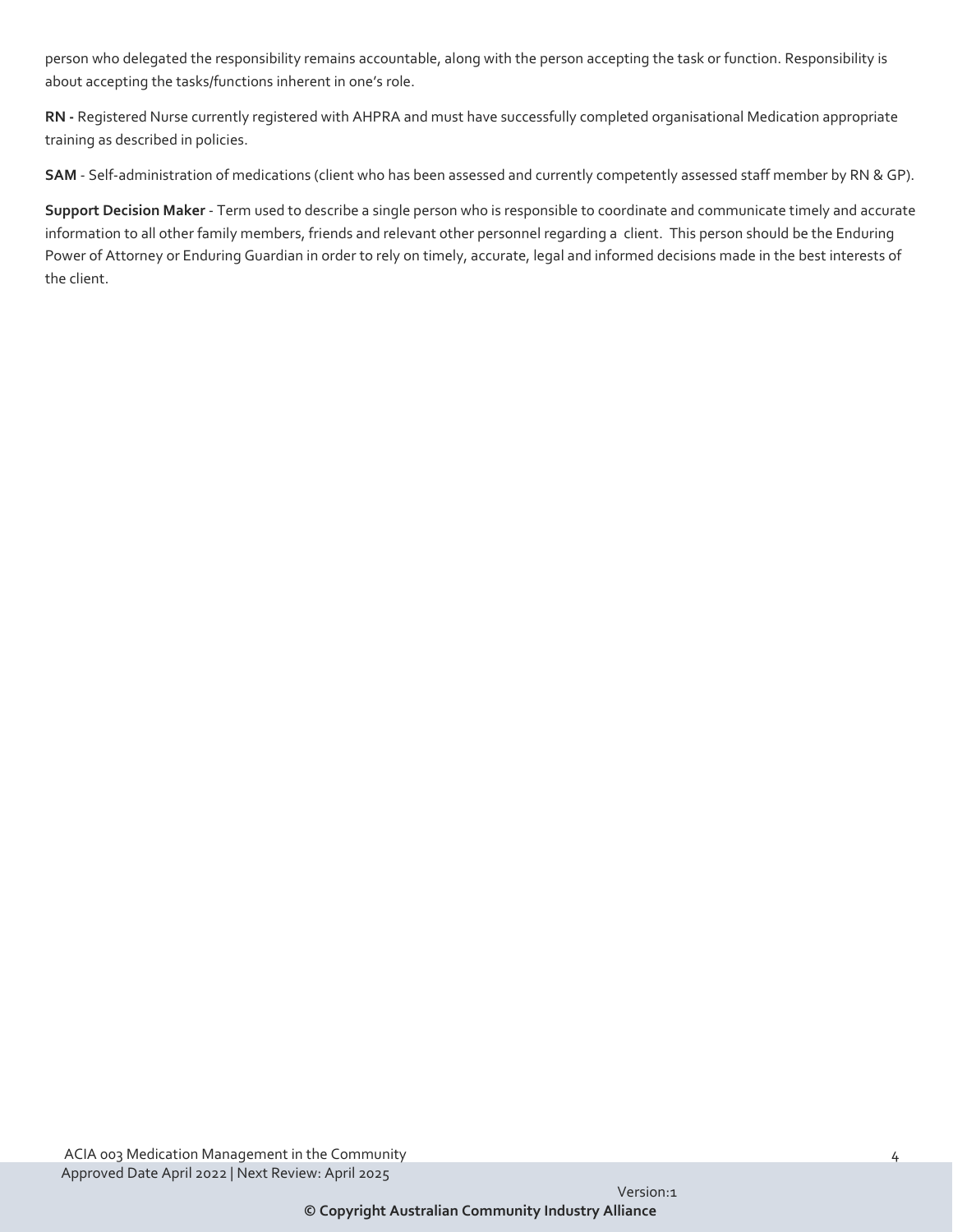## G UIDELINE

#### MEDICATION FRAMEWORK PRINCIPLES

- Medication management is reflective of client directed care model that recognises and supports the individual needs of clients including their personal preferences and choices.
- Medication management promotes safe and quality use of medicines and aims to achieve optimum outcomes for all clients.
- Safe administration and the appropriate storage of medicines will be provided at all times.
- Recognition of areas of improvement within the medication management system will be supported throughout the organisation. This includes the appropriate reporting mechanism for medicine related incidents, applicable investigation and measurable actions aligned to areas of identified risk;

ACIA 003 Medication Management in the Community 6 and 100 minutes of the Community 5 and 100 minutes of the SM Approved Date April 2022 | Next Review: April 2025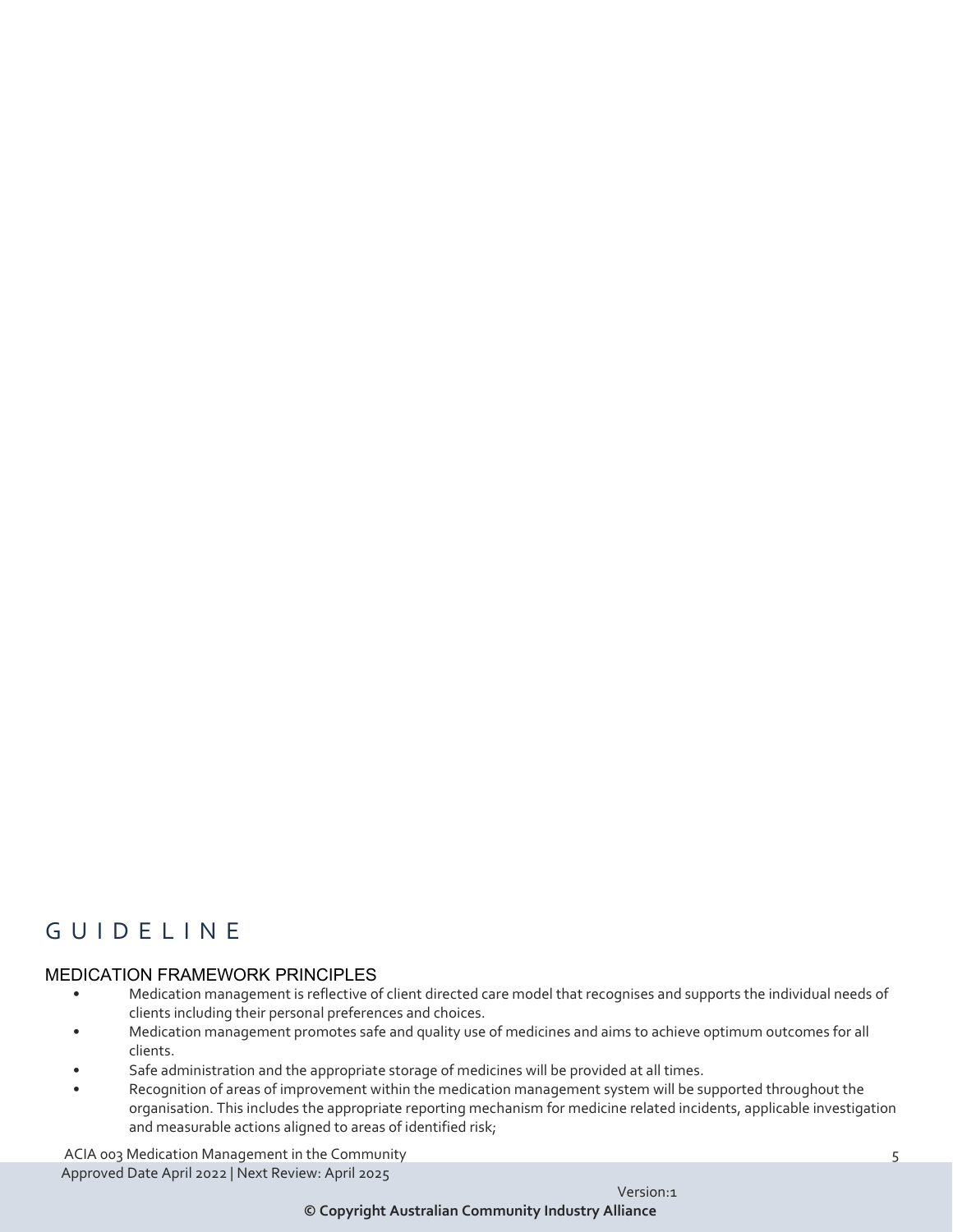- Prescribed medicine orders are written legibly, by those with legal authority to do so.
- Medicine administration and plans of care are regularly reviewed, evaluated and achieved outcomes assessed through a collaborative approach with appropriate health professionals and the client and/ or nominated representative;
- Clients' right of choice within a quality medication system is respected;
- Quality use of medicine not only supports the best way of maintaining the client's health and treating any illness by choosing the suitable medicines, but also prevents inappropriate or incorrect use of medicines.
- To highlight to all staff involved in medicine administration and management their responsibility to recognise any adverse effects as a result of the medications being administered and the need to respond and report appropriately any changes in the client's health and well-being.

#### Medication Governance Statement

Only medication competent personnel will administer and assist with medications for clients, and these will be against guidelines and procedures contained within this and other relevant documents.

#### **Medication Governance and Accountability Guideline**

| <b>Medication Accountability &amp; Responsibility</b> | Registered<br>Nurse * | ш | with<br>ဥ<br>ē<br>≅<br>٠<br>Φ<br>Φ<br><u>s</u><br>Σ<br>Φ<br>ပ<br>훀<br>ø | <b>Specific Competency Required</b> |
|-------------------------------------------------------|-----------------------|---|-------------------------------------------------------------------------|-------------------------------------|
| <b>Prescription of Medications</b>                    | $V$ ***               | N | N                                                                       | APHRA Credentialing                 |
| Transcribing of Medication Orders (Copying orders)    | N                     | N | N                                                                       | N/A                                 |
| <b>Medication Assessment &amp; Management</b>         |                       |   |                                                                         |                                     |

ACIA 003 Medication Management in the Community 6 and 100 metal of the Community 6 and 100 metal 6 and 100 metal 6 and 100 metal 6 and 100 metal 6 and 100 metal 6 and 100 metal 6 and 100 metal 6 and 100 metal 6 and 100 met Approved Date April 2022 | Next Review: April 2025

**© Copyright Australian Community Industry Alliance**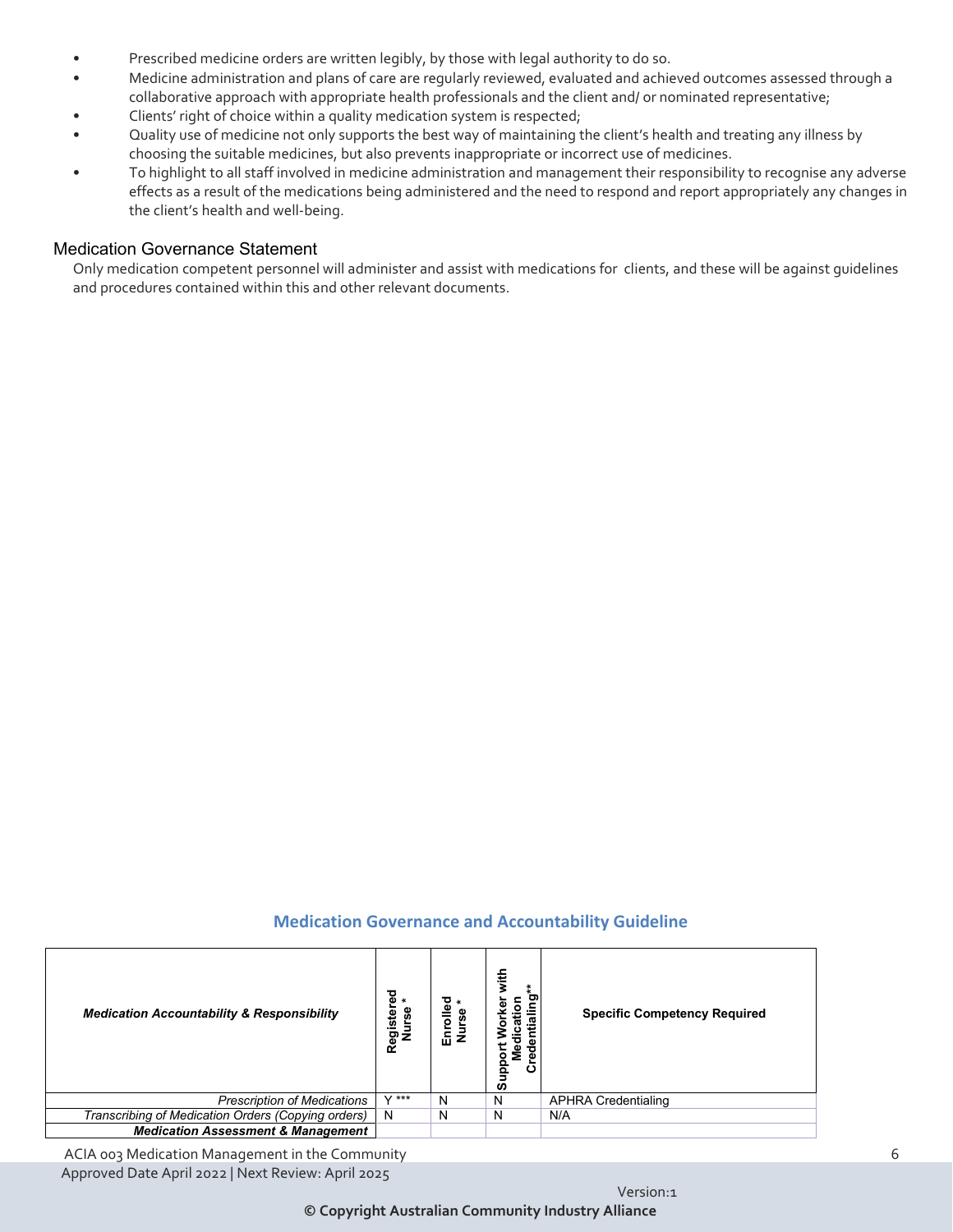| <b>Medication Assessment &amp; Reviews</b>               | Y                       | N                       | $\mathsf{N}$            | Medication Assessment & Management          |
|----------------------------------------------------------|-------------------------|-------------------------|-------------------------|---------------------------------------------|
| Assessment of medication competency                      | Y                       | N                       | $\mathsf{N}$            | <b>Registered Nurse</b>                     |
| 2 <sup>nd</sup> Person Checking of Administration        | $\overline{\mathsf{Y}}$ | $\overline{Y}$          | $\overline{\mathsf{Y}}$ | Supervision of Medication Administration    |
| <b>Reporting and Auditing</b>                            | $\overline{Y}$          | Y                       | $\overline{Y}$          | N/A                                         |
| <b>Medication Administration</b>                         |                         |                         |                         |                                             |
| Oral Medications (from Pharmacy Dose Administration Aid) | Y                       | Y                       | Y                       | Medication Admin. - Oral                    |
| Oral Medication (From original packaging)                | Y                       | Y                       | Y                       | Medication Admin. - Oral                    |
| Oral Medication (Not from DAA or original packaging)     | N                       | N                       | N                       | N/A                                         |
| Oral Medications (Crushed as Credentialed by Pharmacist) | Y                       | Υ                       | $Y+2nd$                 | Medication Admin. - Oral                    |
| Oral Medications (via Enteral feeding tubes)             | $\overline{\mathsf{Y}}$ | Y                       | $Y+2nd$                 | Medication Admin. - Oral & Enteral Feeding  |
| Liquid Medications (except Drugs of Addiction)           | $\overline{\mathsf{Y}}$ | $\overline{Y}$          | $\overline{Y}$          | Medication Admin. - Oral                    |
| Eye Drops/Ointment                                       | Y                       | Y                       | Y                       | Medication Admin.-Eye/Ear drops/ointment    |
| Ear Drops/Ointment                                       | Y                       | Y                       | Y                       | Medication Admin.-Eye/Ear drops/ointment    |
| <b>Topical Creams and Ointments</b>                      | Y                       | Υ                       | Υ                       | Medication Admin. - Topical Application     |
| Insulin from Vial (Including mixing)                     | $Y+2nd$                 | N                       | N                       | Medication Admin. - Insulin +BGL Monitoring |
| Insulin with sliding scale                               | $Y+2nd$                 | ${\sf N}$               | $\overline{\mathsf{N}}$ | Medication Admin. - Insulin +BGL Monitoring |
| Insulin from dose Pens                                   | $Y+2nd$                 | $Y+2nd$                 | $Y+2nd$                 | Medication Admin. - Insulin +BGL Monitoring |
| Inhaled using puffer or inhaler                          | $\overline{\mathsf{Y}}$ | $\overline{Y}$          | $\overline{Y}$          | Medication Admin. - Oxygen & Nebuliser      |
| Inhaled using nebuliser                                  | Y                       | Y                       | $\overline{Y}$          | Medication Admin. - Oxygen & Nebuliser      |
| Oral spray - nitrolingual                                | Υ                       | Y                       | Y                       | Medication Admin. - Oxygen & Nebuliser      |
| Oxygen                                                   | Υ                       | Υ                       | Υ                       | Medication Admin. - Oxygen & Nebuliser      |
| Transdermal Patch (except Drugs of Addiction)            | Y                       | Υ                       | Y                       | Medication Admin. - Transdermal Patches     |
| Suppositories                                            | Y                       | Y                       | N                       | Medication Admin. - Suppositories           |
| Alternative & Complementary Therapies (with Dr Order)    | $\overline{\mathsf{Y}}$ | $\overline{\mathsf{Y}}$ | $\overline{\mathsf{Y}}$ | Medication Admin. - Oral                    |
| <b>IM/ID/SC Medications</b>                              | $Y+2nd$                 | $\overline{N}$          | $\overline{N}$          | Medication Admin. - Parenteral              |
| <b>Intravenous Medication</b>                            | $Y+2nd$                 | N                       | N                       | Medication Admin. - Intravenous             |
| <b>Vaccinations</b>                                      | $Y***$                  | N                       | N                       | Medication Admin. - Vaccinations            |
| <b>Cytotoxic Medications</b>                             | Y                       | Y                       | Υ                       | Medication Admin. - Cytotoxic               |
| Medications via PCA or Syringe Driver                    | $Y+2nd$                 | N                       | N                       | Medication Admin. - PCA & Syringe Driver    |
| <b>Nurse Initiated Medication</b>                        | Υ                       | Y+RN                    | $Y+RN$                  | Medication Admin. - Oral                    |
| <b>PRN</b> (As Needed Medication)                        | $\overline{Y}$          | $Y+RN$                  | Y+RN                    | Medication Admin. - Oral                    |
| <b>Emergency Orders</b>                                  | $Y+2nd$                 | N                       | $\overline{N}$          | Medication Admin. - Oral                    |
| <b>First Dose Administration</b>                         | $\overline{Y}$          | N                       | N                       | Medication Admin. - Oral                    |
| Drugs of Addiction (S8 & S4D)                            |                         |                         |                         |                                             |
| <b>Primary Person Administering</b>                      | $Y+2nd$                 | N                       | $\mathsf{N}$            | Medication Admin. - Drugs of Addiction +    |
| (in single dose DAA or original packaging)               |                         |                         |                         | Relevant other mode of administration       |
| Primary Person Administering (in multi-dose oral DAA)    | N                       | N                       | $\overline{Y}$          | Medication Admin. - Drugs of Addiction      |
| Secondary Person Checking Administration                 | $\overline{Y}$          | $\overline{Y}$          | $\overline{\mathsf{Y}}$ | Supervision of Medication Administration    |
| Responsibility for storage and integrity                 | Y                       | N                       | N                       | N/A                                         |
| Disposal (with a pharmacist and documentation)           | $Y+2nd$                 | N                       | N                       | N/A                                         |

**KEY** \* Means Proof of Current Qualification eg- On APHRA Register (without restrictions) as Nurse Practitioner, Registered Nurse, or Enrolled Nurse and who has completed within the past twelve (12) months:

- Medication Authorised Course(s) or as deemed appropriate by the organisation

- Medication Administration Competency

\*\* Means Support worker who has completed within the past twelve (12) months:

- Medication Authorised Course(s) or as deemed appropriate by the organisation

- Medication Prompting & Supervision Competency

- Medication Administration Competencies (as required if administering)

\*\*\* Means Further additional qualification and competency required.

+2nd Means Administered where person is specifically competent in area AND REQUIRES 2<sup>ND</sup> person to supervise administration.

Y + RN Means- RN assessed client with clinical decision making and delegates indirect supervision.

**Note Well: All medication must be signed for (counter signed where appropriate) on a Pharmacist produced medication chart or electronic form credentialed and certified as appropriate by pharmacist.**

#### Medication Roles & Responsibilities

•

**Registered Nurse** - RN's are accountable for the day-to-day management and administration of medication, including security, stock, stock rotation (expiry checking), storage, monitoring client response, client education and clinical review and assessment of client suitability for self-administration of medications (SAM) in conjunction with the General Practitioner (GP).

- o The Registered Nurse is responsible for the management of clients' medications including:
	- The initial and ongoing assessment, planning and management of care for clients;
	- Assessing the client to determine their care needs and differentiating the care that should be provided by a nurse and care that may be undertaken by an support worker;
	- The appropriate assignment of medication administration to a support worker;
	- **•** Ongoing monitoring and evaluation of the client's response to medication; and

ACIA 003 Medication Management in the Community 7 and 2008 and 2008 and 2008 and 2008 and 2008 and 2008 and 200 Approved Date April 2022 | Next Review: April 2025

Version:1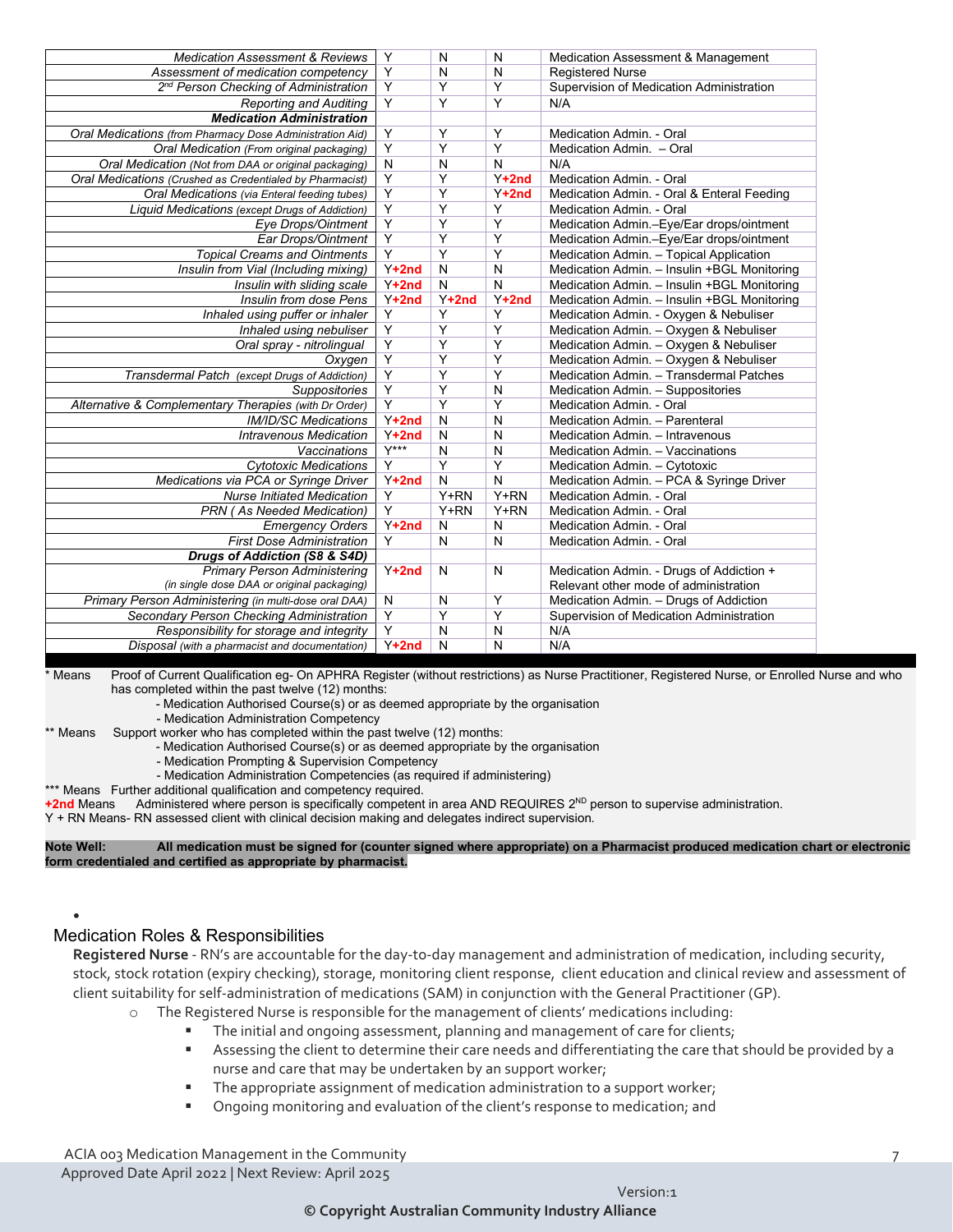- **Documenting and accurately communicating that information to other health professionals such as the** medical practitioner and/or pharmacist.
- o The RN may, at times, administer S8 medication with the assistance of an endorsed support worker. The RN must provide direct supervision to the endorsed Support worker – that is, observing the Worker, providing guidance or direction and support to the worker and following-up with the client for the purpose of achieving appropriate outcomes. The RN is to communicate any concerns about the competence of the support worker to assist in administration of S8 medication to their Manager.

**Support worker Credentialed in Medication** - A support worker is able to administer oral and topical pharmacy dispensed or supplied medication [including medication supplied in dose administration aids (packed)] as ordered by a medical practitioner or other authorised prescriber for a specific client, providing:

- o The support worker has met the education requirements and is deemed competent to administer medication in accordance with the competency requirements;
- o A Registered Nurse on site has assigned the administration of the medication to the support worker,
- o The support worker accepts the assignment, and
- o A support worker who is qualified to administer medication is required at all times to practice under the supervision of a Registered Nurse. When an support worker has been assigned to administer medication the Registered Nurse must be accessible for the purposes of ensuring safe administration of medication to clients.
- Supervision may be direct or indirect:
	- o Direct supervision is when the Registered Nurse is present, observes, works with, guides and directs the person who is being supervised, and
	- o Indirect supervision is when the Registered Nurse is working in the same Centre or organisation as the supervised person, but does not constantly observe their activities. The Registered Nurse must be easily contactable and accessible.
- All medication administered by a support worker are to be:
	- o Legally prescribed/supplied;
	- o Ordered by the medical practitioner or authorised prescriber on the client's medication chart; and
	- o Supplied from a pharmacy or supplied or dispensed by a pharmacist or medical practitioner.
	- A support worker is not permitted to administer:
	- o stock/imprest medication,
	- o any medication (including over the counter Schedule 2 and 3 medication) unless ordered by a medical practitioner or other authorised prescriber, and supplied from a pharmacy or supplied or dispensed by a pharmacist and ordered on the client's medication chart,
	- o PRN, stat and once only medication unless a Registered Nurse has assessed the client and assigned the administration to the support worker and documented this in the client's progress notes,
	- o As per the medication accountability and responsibility table within this procedure.
- Clients are to be observed for any changes to their health status, any changes are to be reported to the Registered Nurse.
- Where a client refuses the administration of medication the Registered Nurse is to be advised.
- A support worker shall not make the decision to withhold a client's medication and should consult with Registered Nurse if concerns arise.
- A support worker shall not administer medication to a client if the support worker is uncertain about the client's health status; the Registered Nurse must be informed. The responsibility for decisions concerning the administration of medication should transfer to the Registered Nurse in the first instance.
- A support worker is responsible for:
	- o Requesting guidance when they need assistance,
	- o Performing the administration of medication in a safe and competent manner, in accordance with specified policies and procedures, and
	- o Communicating to the Registered Nurse if the task is beyond their ability to perform safely.
- A support worker may refuse to accept the assignment to administer medication if they believe administering the medication may be detrimental to the client's health.

**General Practitioner**- The GP is responsible as per their delegation and accountability to gain consent and education regarding all prescribed medications, including liaising with representatives on medication changes. The GP in accordance with the regulations must write a prescription only for S8 and particular S4 medications for each client's medication to facilitate supply by a pharmacist.

**Pharmacist** - A pharmacist must hold a valid prescription or have received an emergency order prior to supplying schedule medications for a client of the Home.

ACIA 003 Medication Management in the Community 8 Approved Date April 2022 | Next Review: April 2025

**© Copyright Australian Community Industry Alliance**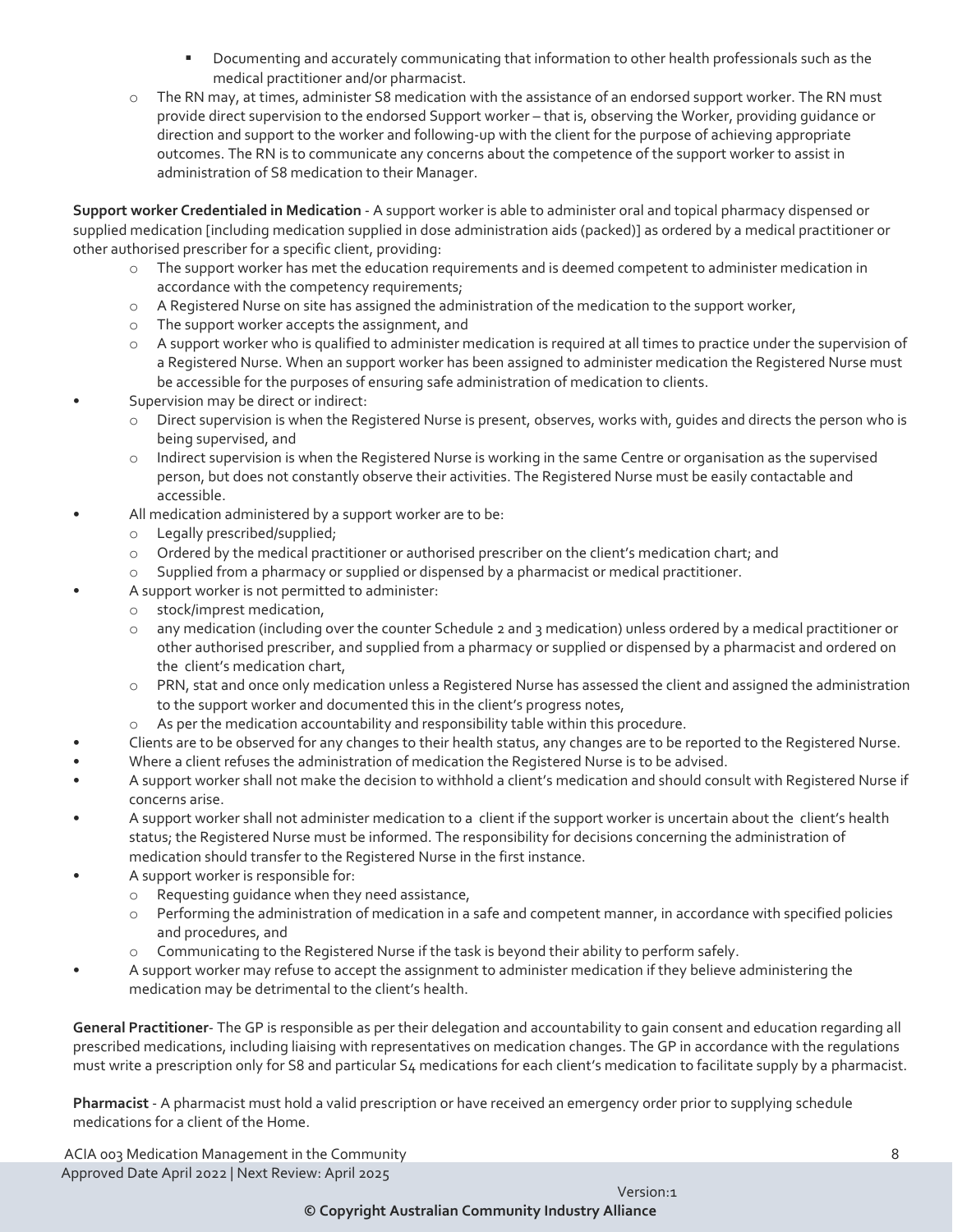#### Medication Management

**Loss of S8 S4D Medicine** - If there is a shortage or loss of S8 medication or S4D medication, this must be reported as an incident within the Centre and to the relevant state or territory authority as specified below, and the police should also be advised where misappropriation or theft is identified or suspected:

**Medication Self-Administration –** The organisation promotes and encourages self-medication administration by clients (where the providing is engaged in the provision of medication) whereby they are assessed as competent and a RN and GP has assessed the client and environment as appropriate and capable to manage his /her own medications safely.

- Staff will continue to manage the medications until a RN has completed a medication assessment to self-administer with the client and confirmed ability to safely administer their own medication management. The medication assessment to self-administer must also be authorised by the GP.
- Ability to safely manage own medication administration should be assessed at least annually, or more frequently in the event of change to health status, hospitalisation or increase in complexity of medication regime. The purpose of the assessment is to assess the client's cognition, dexterity and physical ability to continue to safely manage their medication regime.
	- Clients who wish to administer their own medications must:
		- o Be able to complete ALL aspects of the medicating process (ordering, receiving, storing, administrating and maintaining adequate supply and scripts);
		- $\circ$  Be able to administer all their medications including oral, eye drops, nebuliser, ear drops, insulin (including monitor BGL) to avoid the risk of double dosing or contraindicated medications being administered;
		- o In the event a client is prescribed regular periodic intramuscular medication, this will be administered by the RN as required;
		- o Ensure all medications are stored securely and not available to other clients or visitors;
		- $\circ$  Ensure the RN is informed and provided with a current list of their medications whenever there have been medication changes. The client medications should be reviewed by the doctor at least every 3 months; and
		- o Inform staff if they need assistance or no longer wish to manage own medication regime.
- If the client is unable to appropriately attend any aspect of the medication assessment to self-administer, staff must administer medications until a reassessment by the RN is successfully completed.
- The RN to review any change in client's condition and inform the medical officer immediately.

#### Medication Incidents

- Registered Nurse is notified as soon as practicable the error is known, in any event all critical medication incidents and documented on incident form.
- The client's doctor is notified immediately if there is an error in administration
- In the event the incident/error requires the client to have medical treatment, call an ambulance for transfer to hospital if the GP is unavailable or advises transfer.
- Representative should also be notified as soon as practicable.
- Corrective action will be implemented to reduce the number of medication errors.
- It is intended that reporting medication errors should enable management to identify trends and to reduce the numbers of errors in the best interest of client safety.
- Staff are therefore encouraged to report medication errors so that appropriate support and education may be given.

#### Complementary & Alternative Medicines

- The organisation supports the utilisation of complementary and / or alternative medicines to support clients' needs providing the GP supports the use and it is documented on Medication Chart as an order.
- The complementary medicine is packed in usual DAA by supply pharmacy or unless it is a liquid preparation or other route of administration.

**© Copyright Australian Community Industry Alliance**

## RESOURCE DOCUMENTS

- External ACIA Guidelines 002 Care and Service Provision in the Community
- Australian Community Industry Standards ACIS
- Aged Care Quality Standards

ACIA 003 Medication Management in the Community 9 Approved Date April 2022 | Next Review: April 2025